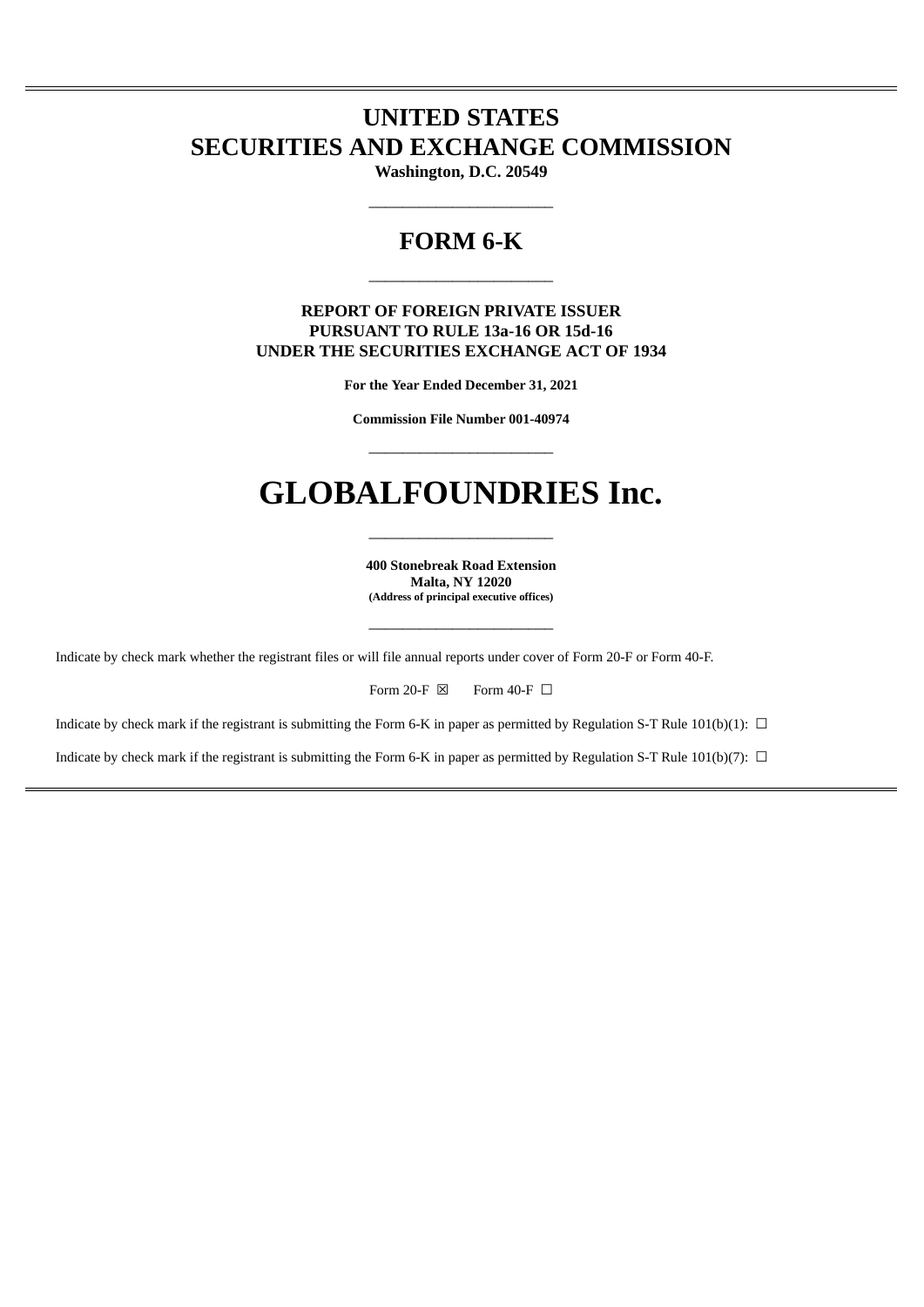Attached hereto is the following exhibit.

[Exhibit](#page-3-0) 99.1 Press release issued by [Registrant](https://www.sec.gov/Archives/edgar/data/1709048/000119312521343710/d173703dex991.htm) on [February](https://www.sec.gov/Archives/edgar/data/1709048/000119312521343710/d173703dex991.htm) 8, 2022[.](https://www.sec.gov/Archives/edgar/data/1709048/000119312521343710/d173703dex991.htm)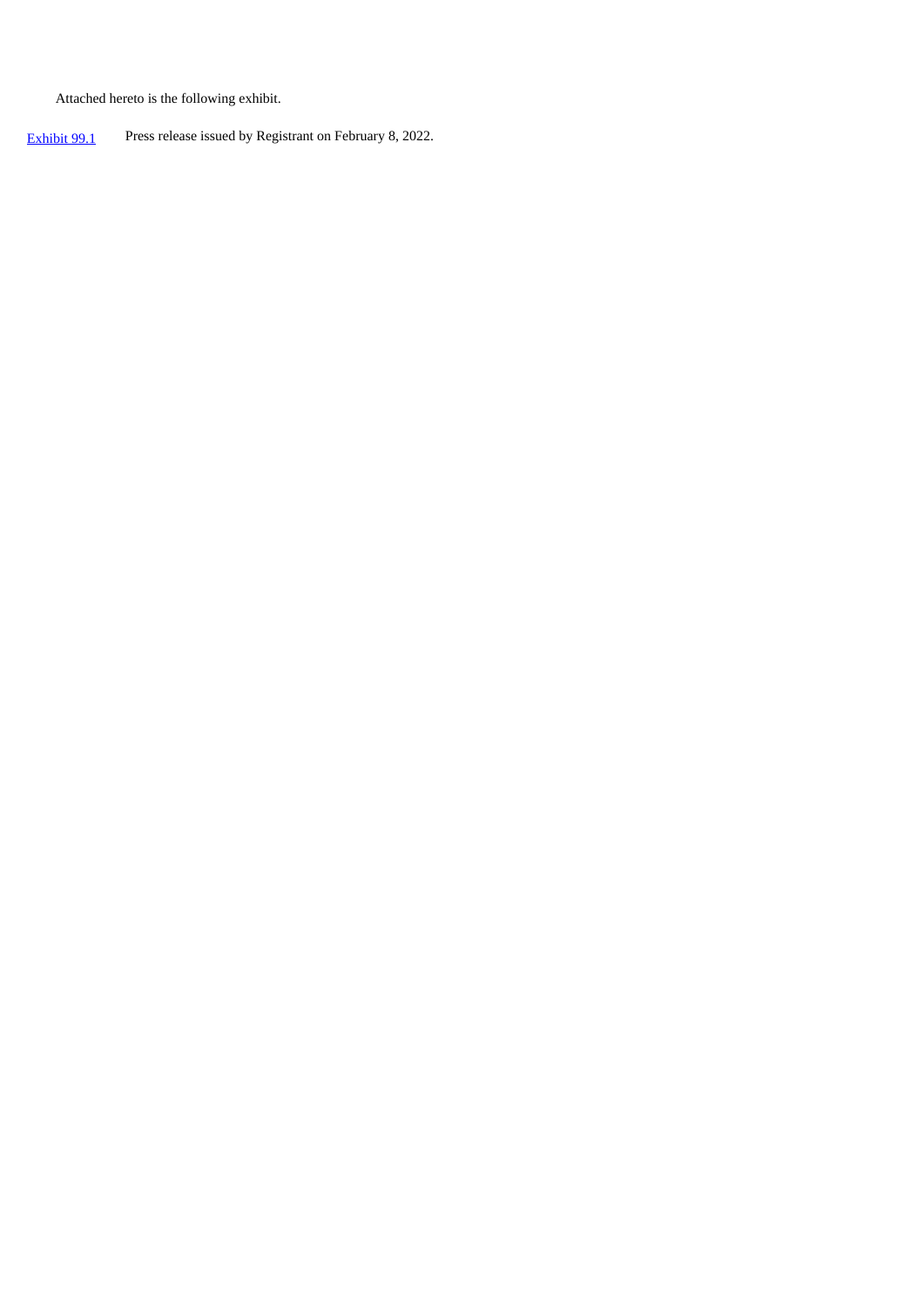# **SIGNATURES**

Pursuant to the requirements of the Securities Exchange Act of 1934, the registrant has duly caused this report to be signed on its behalf by the undersigned, thereunto duly authorized.

## **GLOBALFOUNDRIES Inc.**

Date: February 8, 2022 By: /s/ Thomas Caulfield

Name: Dr. Thomas Caulfield Title: Chief Executive Officer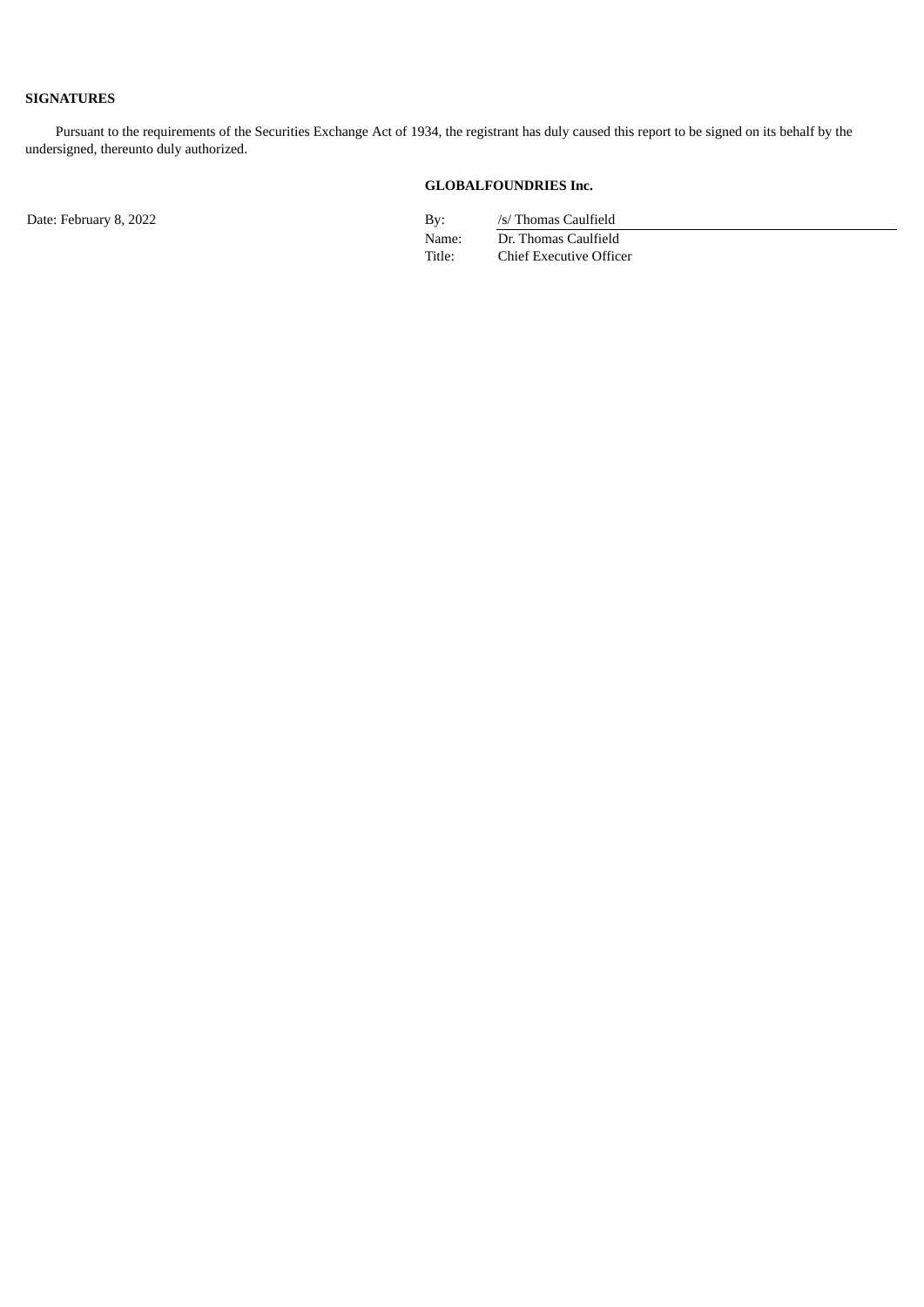<span id="page-3-0"></span>

# **GlobalFoundries Reports Fourth Quarter and Fiscal Year 2021 Financial Results**

*Record Revenue, Gross, and Operating Margins*

**Malta, New York**, February 8, 2022 - GlobalFoundries Inc. (GF) (Nasdaq: GFS) today announced preliminary financial results for the fourth quarter and fiscal year ended December 31, 2021.

#### **Key Fourth Quarter Financial Highlights**

- Record revenue of \$1.85 billion, up 9% sequentially.
- Record gross margin of 20.8% and adjusted gross margin of 21.5%.
- Record operating margin of 5% and adjusted operating margin of 8%.
- Net income margin of 2% and adjusted EBITDA margin of 32%.
- Cash and cash equivalents of \$2.9 billion.

#### **Key Full Year 2021 Financial Highlights**

- Revenue of \$6.6 billion, up 36% year-over-year.
- Record gross margin of 15% and adjusted gross margin of 16%.
- Net income margin of -4% and adjusted EBITDA margin of 28%.

"2021 was an outstanding year for GF, during which we drove an acceleration of our business plan by capitalizing on the demand for pervasive semiconductor solutions and the vital role we play in the semiconductor supply chain," said Tom Caulfield, CEO of GF. "Our revenue grew 36% year-overyear, and we made significant progress towards our long-term financial profit model. The year was also marked by a growing number of long-term partnership agreements, with 30 customers committing more than \$3.2 billion toward the continued expansion of our global manufacturing footprint to support strong demand. We are executing well, and believe we are on track to deliver another year of strong growth in revenue and profitability in 2022."

#### **Major 2021 Accomplishments and Key Fourth Quarter Business Highlights:**

- In 2021, GF entered into 30 significant long-term customer agreements that provide assurance to our customers and provide revenue visibility to GF.
- In 2021, GF broke ground on a new fab on its Singapore campus, expanded capacity in Fab 1 (Dresden) by over 25%, and announced expansion plans for its most advanced manufacturing facility in upstate New York.
- GF set a "Journey to Zero Carbon" goal to reduce greenhouse gas emissions by 25% while expanding global manufacturing capacity.
- On October 28, 2021, GF began trading on Nasdaq Stock Market under the ticker "GFS." • In the fourth quarter, GF announced an extension of its wafer supply agreement with AMD, increasing the number of chips GF will supply, as well as extending the terms of the agreement to secure supply through 2025.
- In the fourth quarter, BMW signed a direct supply assurance agreement with high-tech microchip developer INOVA Semiconductors and GF to secure long-term semiconductor supplies.
- In the fourth quarter, GF and Ford announced a non-binding strategic collaboration to advance semiconductor manufacturing and technology development within the US, aiming to boost chip supplies for Ford and the US auto industry.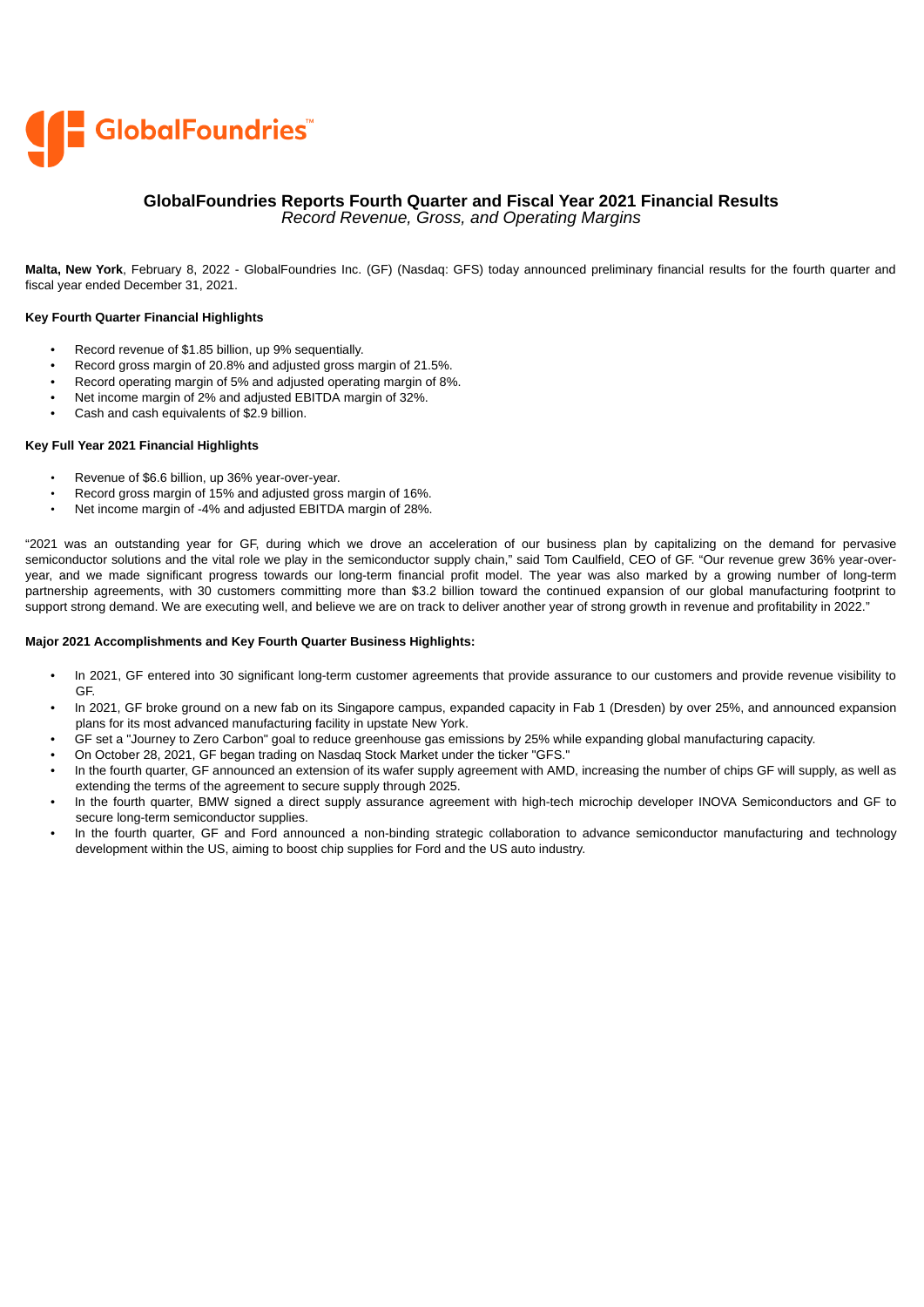|                                                      |            |         |         | Year-over-year |                | Sequential     |            |
|------------------------------------------------------|------------|---------|---------|----------------|----------------|----------------|------------|
|                                                      | Q4'20      | Q3'21   | Q4'21   |                | Q4'20 vs Q4'21 | Q3'21 vs Q4'21 |            |
| Revenue                                              | \$1,062    | \$1,700 | \$1,847 | \$785          | 74%            | \$147          | 9%         |
| Gross profit (loss)                                  | \$(218)    | \$300   | \$384   | \$601          | 276%           | \$84           | 28%        |
| Gross margin                                         | $(20.5)\%$ | 17.6%   | 20.8%   |                | $+4131bps$     |                | $+316bps$  |
| Adjusted gross profit (loss)                         | \$(218)    | \$306   | \$397   | \$615          | 282%           | \$91           | 30%        |
| Adjusted gross margin                                | (20.5)%    | 18.0%   | 21.5%   |                | +4201bps       |                | $+346bps$  |
| <b>Operating profit (loss)</b>                       | \$(491)    | \$52    | \$87    | \$578          | 118%           | \$35           | 67%        |
| Operating margin                                     | (46)%      | 3%      | 5%      |                | +5092bps       |                | $+163bps$  |
| Adjusted operating profit (loss)                     | \$(491)    | \$81    | \$142   | \$633          | 129%           | \$61           | 75%        |
| Adjusted operating margin                            | (46)%      | 5%      | 8%      |                | +5389bps       |                | $+291bps$  |
| Net income (loss)                                    | \$(524)    | \$5     | \$43    | \$567          | 108%           | \$38           | 760%       |
| Net income (loss) margin                             | (49)%      | 0%      | 2%      |                | $+5165bps$     |                | $+201bps$  |
| <b>Adjusted net income (loss)</b>                    | \$(524)    | \$34    | \$98    | \$622          | 119%           | \$64           | 187%       |
| Adjusted net income (loss) margin                    | (49)%      | 2%      | 5%      |                | $+5464bps$     |                | $+328bps$  |
| Diluted earnings per share (EPS)                     | \$(1.05)   | \$0.01  | \$0.08  | \$1.13         | 108%           | \$0.07         | 700%       |
| <b>Adjusted diluted EPS</b>                          | \$(1.05)   | \$0.07  | \$0.18  | \$1.23         | 117%           | \$0.11         | 157%       |
| <b>Adjusted EBITDA</b>                               | \$166      | \$505   | \$584   | \$418          | 251%           | \$79           | 16%        |
| Adjusted EBITDA margin                               | 16%        | 30%     | 32%     |                | $+1596bps$     |                | $+191$ bps |
| <b>Cash from operations</b>                          | \$201      | \$1,109 | \$1,148 | \$947          | 471%           | \$39           | 4%         |
| Wafer shipments (300MM Equivalent) (in<br>thousands) | 595        | 609     | 622     | 27             | 5%             | 13             | 2%         |

**Unaudited Summary Quarterly Results (in \$M, except per share amounts and wafer shipments) 1,2**

<sup>1</sup>Adjusted gross profit, adjusted operating profit, adjusted net income, adjusted EBITDA, and diluted earnings per share are adjusted onn-IFRS metrics; please see the reconciliation of IFRS to<br>adjusted non-IFRS metrics in 1 2

| <u>Unaudited Summary Annual Results (in \$M, except per share amounts)<sup>1,2</sup></u> |
|------------------------------------------------------------------------------------------|
|------------------------------------------------------------------------------------------|

|                                   |            |          | Year-over-year |                     |  |
|-----------------------------------|------------|----------|----------------|---------------------|--|
|                                   | FY 2020    | FY 2021  |                | <b>FY20 vs FY21</b> |  |
| Revenue                           | \$4,851    | \$6,585  | \$1,734        | 36%                 |  |
| Gross profit (loss)               | \$(713)    | \$1,013  | \$1,726        | 242%                |  |
| Gross margin                      | $(14.7)\%$ | 15.4%    |                | +3008bps            |  |
| Adjusted gross profit (loss)      | \$(713)    | \$1,068  | \$1,781        | 250%                |  |
| Adjusted gross margin             | $(14.7)\%$ | 16.2%    |                | $+3092bps$          |  |
| <b>Operating profit (loss)</b>    | \$(1,656)  | \$(60)   | \$1,596        | 96%                 |  |
| Operating margin                  | (34)%      | (1)%     |                | $+3323bps$          |  |
| Adjusted operating profit (loss)  | \$(1,655)  | \$168    | \$1,823        | 110%                |  |
| Adjusted operating margin         | (34)%      | 3%       |                | $+3667bps$          |  |
| Net income (loss)                 | \$(1,351)  | \$(254)  | \$1,097        | 81%                 |  |
| Net income (loss) margin          | (28)%      | (4)%     |                | $+2399bps$          |  |
| Adjusted net income (loss)        | \$(1,350)  | \$(26)   | \$1,324        | 98%                 |  |
| Adjusted net income (loss) margin | (28)%      | 0%       |                | $+2744bps$          |  |
| Diluted earnings per share (EPS)  | \$(2.70)   | \$(0.50) | \$2.20         | 81%                 |  |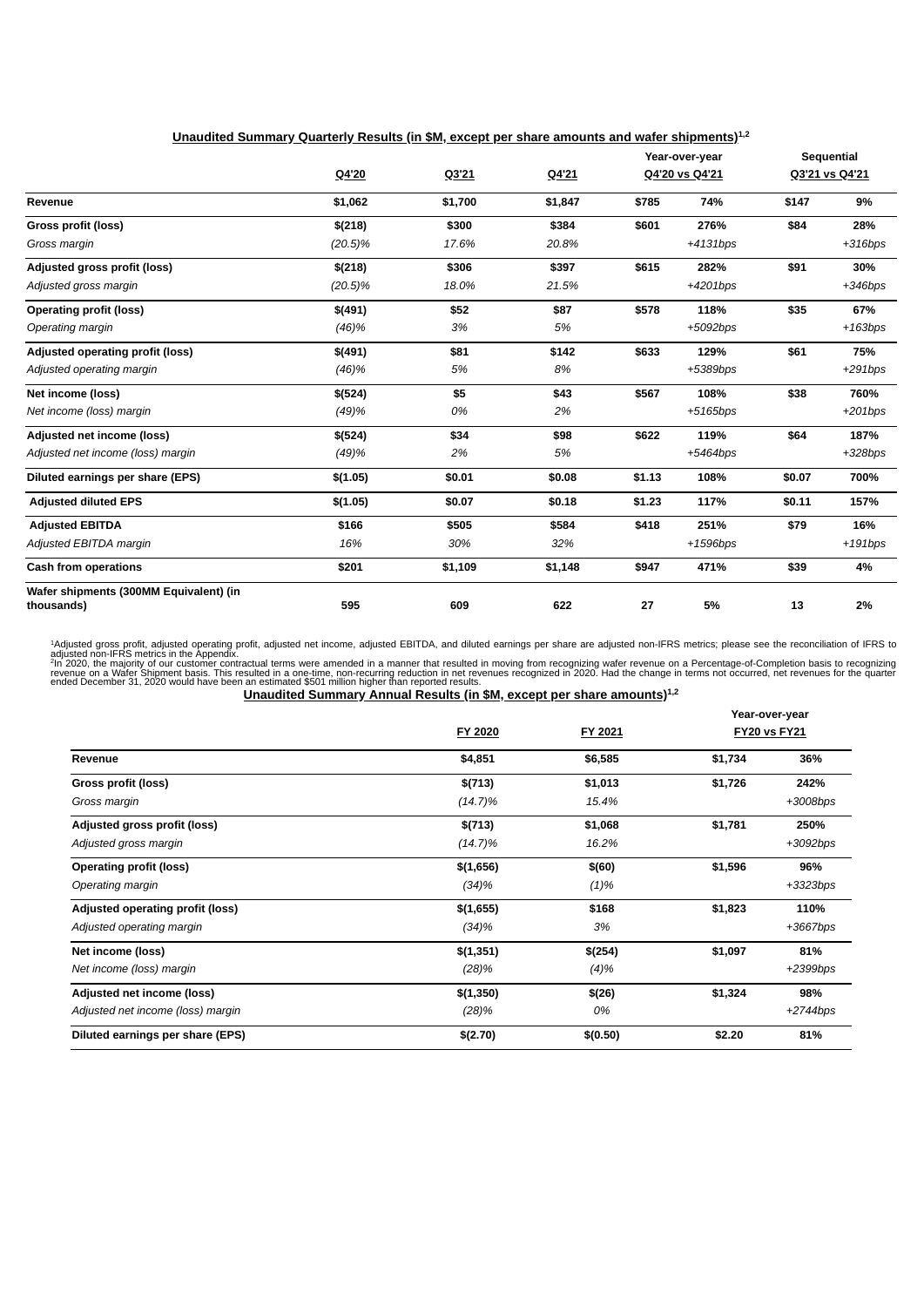| <b>Adjusted diluted EPS</b>                       | \$(2.70) | \$(0.05) | \$2.65  | 98%        |
|---------------------------------------------------|----------|----------|---------|------------|
| <b>Adjusted EBITDA</b>                            | \$976    | \$1,848  | \$872   | 89%        |
| Adjusted EBITDA margin                            | 20%      | 28%      |         | $+794$ bps |
| Cash from operations                              | \$1,006  | \$2,839  | \$1,833 | 182%       |
| Wafer shipments (300MM Equivalent) (in thousands) | 2,030    | 2,374    | 344     | 17%        |

1-Adjusted gross profit, adjusted operating profit, adjusted net income, adjusted EBITDA, and adjusted diluted earnings per share are adjusted non-IFRS metrics; please see the reconciliation of<br>"IFRS to adjusted non-IFRS m 1 2

# **Summary of First Quarter 2022 Outlook (in \$M except per share amounts)**

|                                     | <b>IFRS</b>       | Share-based compensation | <b>Non-IFRS Adjusted</b> |
|-------------------------------------|-------------------|--------------------------|--------------------------|
| Revenue                             | $$1,880 - $1,920$ |                          |                          |
| <b>Gross Profit</b>                 | \$383 - \$413     | $$24 - $26$              | \$409 - \$437            |
| Gross Margin (mid-point)            | 20.9%             |                          | 22.3%                    |
| <b>Operating Profit</b>             | \$101-\$145       | $$57 - $63$              | $$164 - $202$            |
| <b>Operating Margin (mid-point)</b> | 6.5%              | –                        | 9.6%                     |
| Net Income                          | $$54 - $96$       | $$57 - $63$              | $$117 - $153$            |
| Net Income Margin (mid-point)       | 3.9%              | –                        | 7.1%                     |
| <b>Diluted EPS</b>                  | $$0.10 - $0.17$   | $$0.10 - $0.11$          | $$0.21 - $0.27$          |
| Adj. EBITDA                         |                   |                          | \$580 - \$620            |
| EBITDA Margin (mid-point)           |                   |                          | 31.6%                    |

The guidance provided above contains forward-looking statements as defined in the Securities Exchange Act of 1934, as amended, and is subject to the safe harbors created therein. The guidance<br>includes management's beliefs

#### **Unaudited Consolidated Statements of Operations**

|                                                      |                   | <b>Three Months Ended</b> | <b>Years Ended</b> |                   |  |
|------------------------------------------------------|-------------------|---------------------------|--------------------|-------------------|--|
| (in \$M, except per share amounts)                   | December 31, 2020 | December 31, 2021         | December 31, 2020  | December 31, 2021 |  |
| Revenue                                              | \$1,062           | \$1,847                   | \$4,851            | \$6,585           |  |
| Cost of sales                                        | 1,280             | 1,463                     | 5,563              | 5,572             |  |
| Gross profit (loss)                                  | (218)             | 384                       | (712)              | 1,013             |  |
| Operating expenses:                                  |                   |                           |                    |                   |  |
| Research and development                             | 116               | 130                       | 476                | 478               |  |
| Sales, marketing, general and administrative         | 136               | 167                       | 445                | 595               |  |
| Total operating expenses                             | 252               | 297                       | 921                | 1,073             |  |
| Impairment charge                                    | 21                |                           | 23                 |                   |  |
| Total other operating charges                        | 21                |                           | 23                 |                   |  |
| <b>Operating profit (loss)</b>                       | (491)             | 87                        | (1,656)            | (60)              |  |
| Finance expense, net                                 | (38)              | (26)                      | (151)              | (108)             |  |
| Other income (loss)                                  | 13                | 8                         | 444                | (8)               |  |
| Income tax benefit (expense)                         | (8)               | (26)                      | 12                 | (78)              |  |
| Net income (loss)                                    | (524)             | 43                        | (1, 351)           | (254)             |  |
| Earnings (loss) per share:                           |                   |                           |                    |                   |  |
| Basic                                                | \$(1.05)          | \$0.08                    | \$(2.70)           | \$(0.50)          |  |
| Diluted                                              | \$(1.05)          | \$0.08                    | \$(2.70)           | \$(0.50)          |  |
| Sharos used in oarnings (loss) nor sharo calculation |                   |                           |                    |                   |  |

Shares used in earnings (loss) per share calculation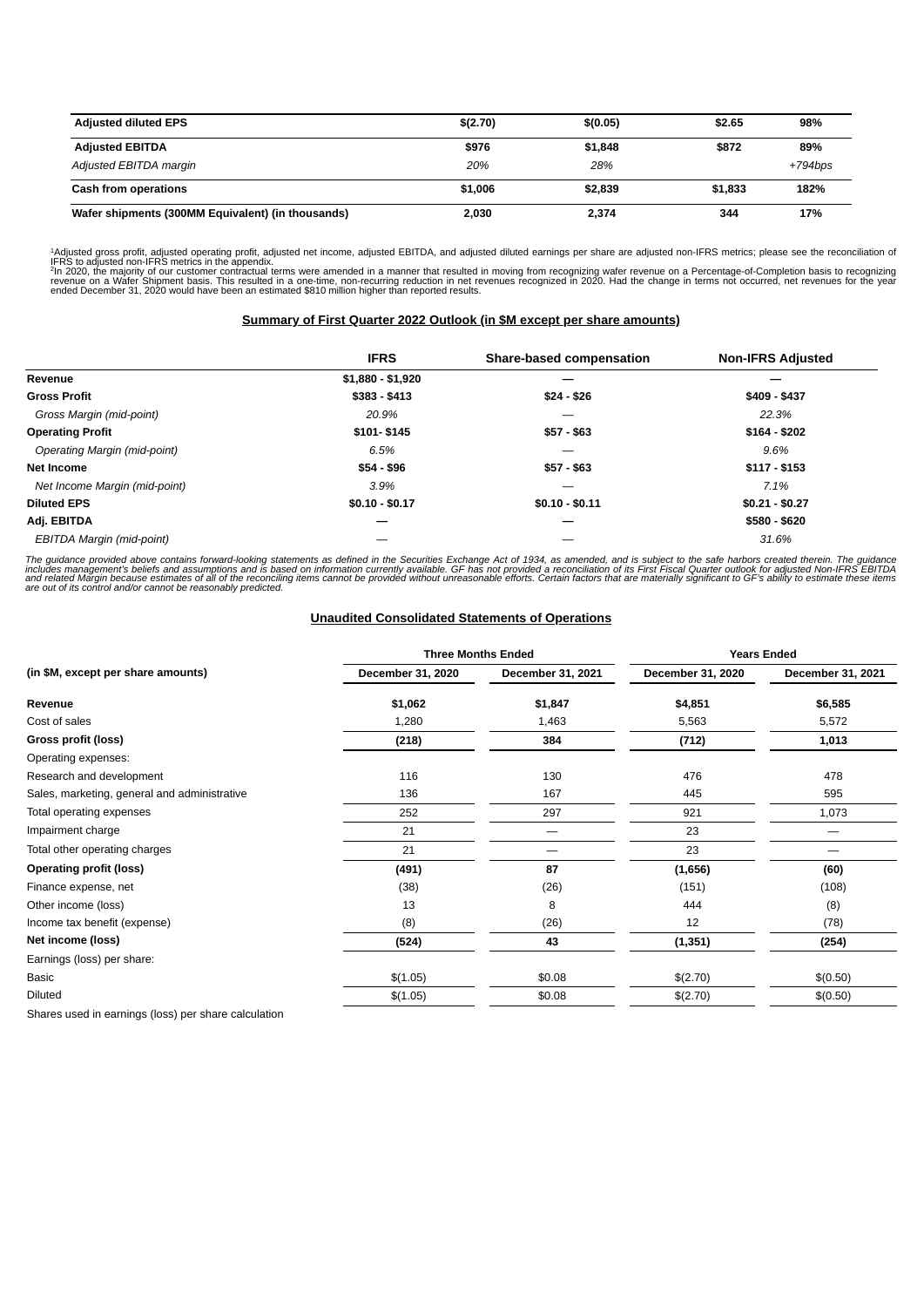| <b>Basic</b>   | $\Gamma$<br>ou      | $\sim$ | F''<br>$\cdot$ | $\Gamma \cap C$<br>w                     |
|----------------|---------------------|--------|----------------|------------------------------------------|
| <b>Diluted</b> | $E^{\Lambda}$<br>ou | 540    | 50             | $\Gamma$ <sup><math>\Lambda</math></sup> |

## **Unaudited Consolidated Statements of Financial Position**

| (in \$M)                                | December 31, 2020 | December 31, 2021 |
|-----------------------------------------|-------------------|-------------------|
| Assets:                                 |                   |                   |
| Cash and cash equivalents               | \$908             | \$2,939           |
| Receivables, prepayments and other      | 1,159             | 1,231             |
| Inventories                             | 920               | 1,121             |
| <b>Current assets</b>                   | 2,987             | 5,291             |
| Deferred tax assets                     | 444               | 353               |
| Property, plant, and equipment, net     | 8,226             | 8,713             |
| Other assets                            | 665               | 671               |
| <b>Noncurrent assets</b>                | 9,335             | 9,737             |
| <b>Total assets</b>                     | \$12,322          | \$15,028          |
| Liabilities and equity:                 |                   |                   |
| Current portion of long-term debt       | \$382             | \$297             |
| Other current liabilities               | 1,514             | 2,866             |
| <b>Current liabilities</b>              | 1,896             | 3,163             |
| Noncurrent portion of long-term debt    | 1,956             | 1,716             |
| Other liabilities                       | 1,228             | 2,116             |
| <b>Noncurrent liabilities</b>           | 3,184             | 3,832             |
| Stockholders' equity:                   |                   |                   |
| Common stock/additional paid-in capital | 11,718            | 23,498            |
| Accumulated deficit                     | (15, 219)         | (15, 469)         |
| Loan from shareholder and other $1$     | 10,743            | 4                 |
| <b>Total liabilities and equity</b>     | \$12,322          | \$15,028          |

<del>'</del>On October 3, 2021, GF executed the conversion of the entire Shareholder Loans balance of \$10.113 billion under our loan facilities with Mubadala Investment Company PJSC into<br>additional paid-in-capital, which did not ha

### **Unaudited Consolidated Statements of Cash Flows**

|                                                                | <b>Three Months Ended</b> |                   | <b>Years Ended</b> |                   |  |
|----------------------------------------------------------------|---------------------------|-------------------|--------------------|-------------------|--|
| $(in$ \$M $)$                                                  | December 31, 2020         | December 31, 2021 | December 31, 2020  | December 31, 2021 |  |
| Cash flows from operating activities:                          |                           |                   |                    |                   |  |
| Net income (loss)                                              | \$(524)                   | \$43              | \$(1,351)          | \$(254)           |  |
| Depreciation and amortization                                  | 626                       | 419               | 2,523              | 1,619             |  |
| Finance expense, net                                           | 38                        | 26                | 151                | 108               |  |
| Deferred income taxes                                          | 14                        | 40                | (38)               | 93                |  |
| Other non-cash operating activities                            | (51)                      | (9)               | (338)              | 43                |  |
| Net change in working capital                                  | 98                        | 629               | 59                 | 1,230             |  |
| Net cash provided by operating activities                      | 201                       | 1,148             | 1,006              | 2,839             |  |
| Cash flows from investing activities:                          |                           |                   |                    |                   |  |
| Purchases of property, plant, equipment, and intangible assets | (203)                     | (649)             | (592)              | (1,766)           |  |
| Other investing activities                                     | 126                       | 23                | 226                | 316               |  |
| Net cash used in investing activities                          | (77)                      | (626)             | (366)              | (1, 450)          |  |
| Cash flows from financing activities:                          |                           |                   |                    |                   |  |
| Proceeds from issuance of equity instruments                   |                           | \$1,444           |                    | \$1,444           |  |
| Repayments of shareholder loan                                 | (137)                     |                   | (487)              | (568)             |  |
| Repayment of debt, net                                         | (248)                     | (72)              | (556)              | (343)             |  |
| Other financing activities                                     | 38                        | 27                | 310                | 117               |  |
| Net cash provided by (used in) financing activities            | (347)                     | 1,399             | (732)              | 650               |  |
| Effect of exchange rate changes                                | 3                         | (1)               | 3                  | (8)               |  |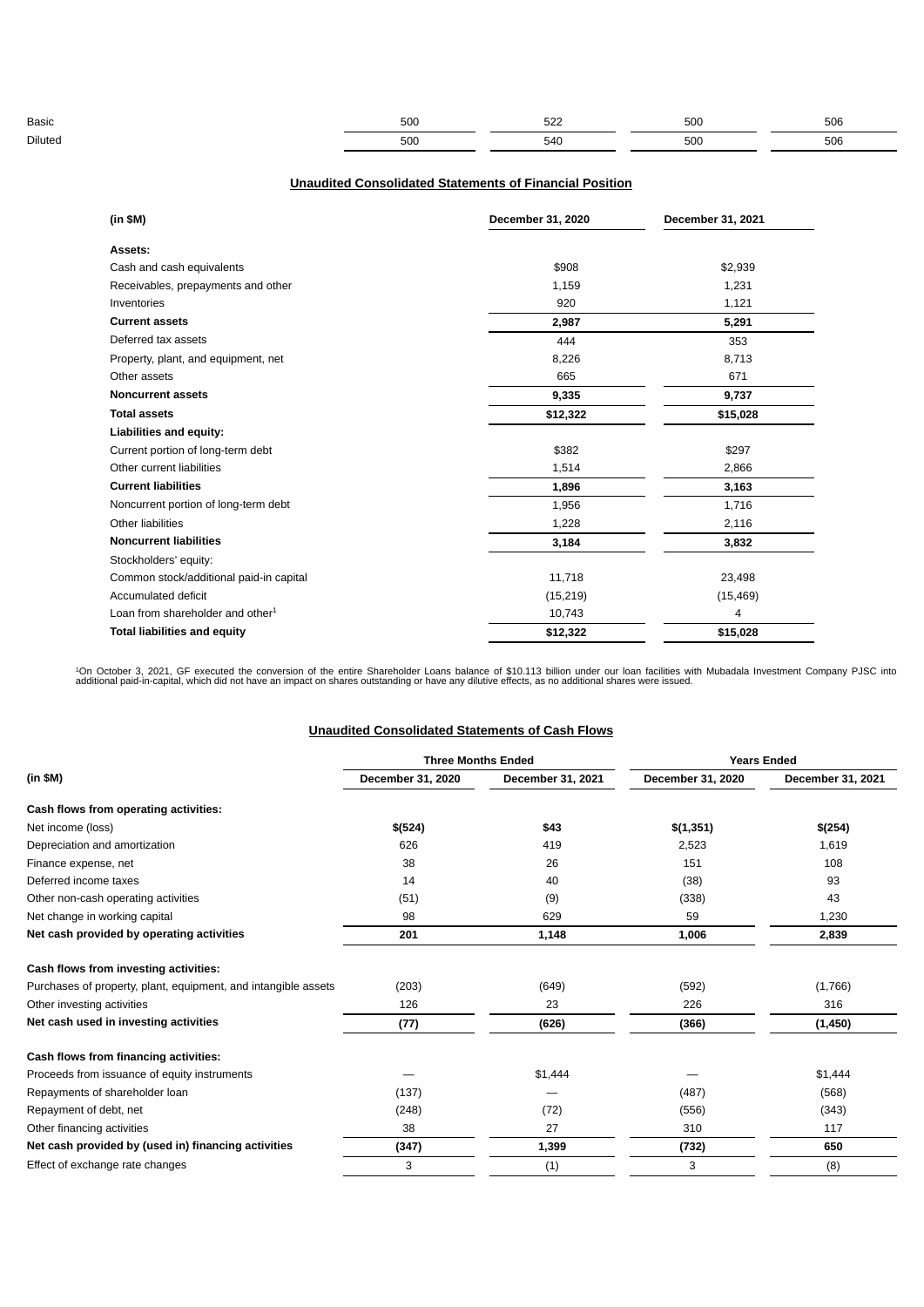| Net change in cash and cash equivalents                  | (221) | 1,920   | (89)  | 2,031   |
|----------------------------------------------------------|-------|---------|-------|---------|
| Cash and cash equivalents at the beginning of the period | 1,129 | 1,019   | 997   | 908     |
| Cash and cash equivalents at the end of the period       | \$908 | \$2.939 | \$908 | \$2,939 |

# **Unaudited Reconciliation of IFRS to Adjusted Non-IFRS**

|                                    | <b>Three Months Ended</b> |                    |                   | <b>Years Ended</b> |                   |  |
|------------------------------------|---------------------------|--------------------|-------------------|--------------------|-------------------|--|
| $(in$ \$M $)$                      | December 31, 2020         | September 30, 2021 | December 31, 2021 | December 31, 2020  | December 31, 2021 |  |
| Gross profit (loss)                | \$(218)                   | \$300              | \$384             | \$(713)            | \$1,013           |  |
| Share based compensation           |                           | \$6                | \$13              |                    | \$55              |  |
| Adjusted gross profit (loss)       | \$(218)                   | \$306              | \$397             | \$(713)            | \$1,068           |  |
| <b>Operating profit (loss)</b>     | \$(491)                   | \$52               | \$87              | \$(1,656)          | \$(60)            |  |
| Share based compensation           |                           | \$29               | \$55              | \$1                | \$228             |  |
| Adjusted operating profit (loss)   | \$(491)                   | \$81               | \$142             | \$(1,655)          | \$168             |  |
| Net income (loss)                  | \$(524)                   | \$5                | \$43              | \$(1,351)          | \$(254)           |  |
| Share based compensation           |                           | \$29               | \$55              | \$1                | \$228             |  |
| Adjusted net income (loss)         | \$(524)                   | \$34               | \$98              | \$(1,350)          | \$(26)            |  |
| Earnings per share (EPS)           | \$(1.05)                  | \$0.01             | \$0.08            | \$(2.70)           | \$(0.50)          |  |
| Share based compensation           | \$0.00                    | \$0.06             | \$0.10            | \$0.00             | \$0.45            |  |
| Adjusted earnings (loss) per share | \$(1.05)                  | \$0.07             | \$0.18            | \$(2.70)           | \$(0.05)          |  |

# **Unaudited Reconciliation of Net Income (Loss) to Adjusted EBITDA**

|                                                                        | <b>Three Months Ended</b> |                    |                   | <b>Years Ended</b> |                   |
|------------------------------------------------------------------------|---------------------------|--------------------|-------------------|--------------------|-------------------|
| (in \$M)                                                               | December 31, 2020         | September 30, 2021 | December 31, 2021 | December 31, 2020  | December 31, 2021 |
| Net income (loss) for the period                                       | \$(524)                   | \$5                | \$43              | \$(1,351)          | \$(254)           |
| Adjustments:                                                           |                           |                    |                   |                    |                   |
| Depreciation and amortization                                          | \$626                     | \$415              | \$419             | \$2,523            | \$1,619           |
| Finance expense                                                        | \$38                      | \$28               | \$28              | \$154              | \$114             |
| Income tax expense (benefit)                                           | \$8                       | \$22               | \$26              | \$(12)             | \$78              |
| Share based compensation                                               |                           | \$29               | \$55              | \$1                | \$228             |
| Restructuring and corporate severance programs                         | \$11                      | \$2                | \$5               | \$16               | \$17              |
| (Gains) on transactions, legal settlements and<br>transaction expenses | \$7                       | \$4                | \$8               | \$(356)            | \$46              |
| <b>Adjusted EBITDA</b>                                                 | \$166                     | \$505              | \$584             | \$976              | \$1,848           |

**Adjusted Financial Measures (Non-IFRS)**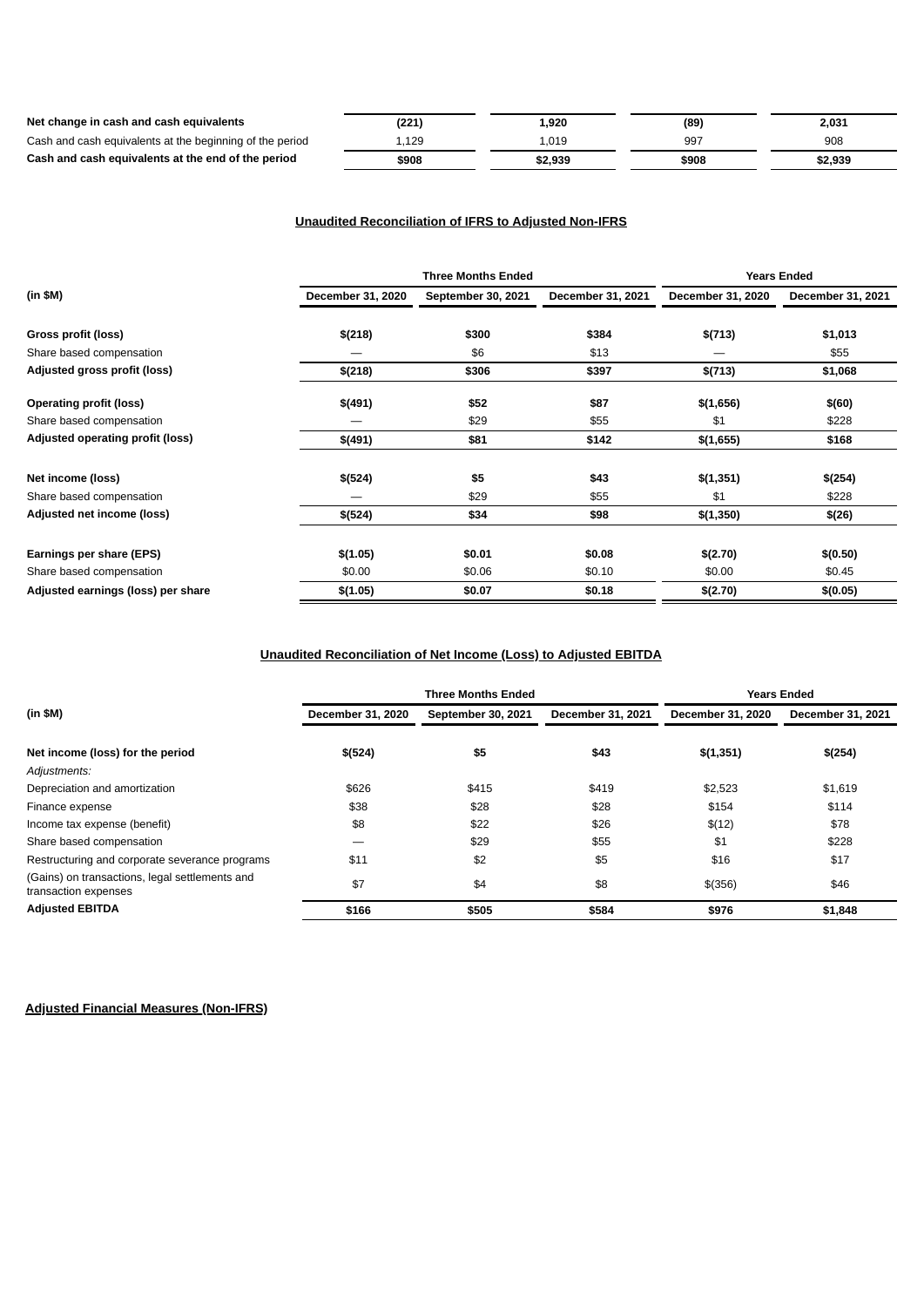In addition to the financial information presented in accordance with IFRS, this press release includes the following adjusted non-IFRS metrics: adjusted gross profit, adjusted operating profit, adjusted net income (loss), adjusted diluted EPS and adjusted EBITDA. We define adjusted gross profit (loss) as gross profit (loss) adjusted for share-based compensation expense. We define adjusted operating profit (loss) as profit (loss) from operations adjusted for sharebased compensation expense. We define adjusted net income (loss) as net income (loss) adjusted for share-based compensation expense. We define adjusted EPS as adjusted net income (loss) divided by the dilutive shares. We define adjusted EBITDA as net income (loss), excluding the impact of interest expense, tax expense, depreciation, amortization adjusted for share-based compensation expense, transaction gains and associated expenses, restructuring charges and litigation settlements.

We believe that in addition to our results determined in accordance with IFRS, these adjusted non-IFRS measures are useful in evaluating our business and the underlying trends that are affecting our performance. These adjusted non-IFRS financial measures provide supplemental information regarding our operating performance that excludes certain gains, losses and non-cash charges that occur relatively infrequently and/or that we consider to be unrelated to our core operations. These adjusted non-IFRS measures are used by both our management and our board of directors, together with the comparable IFRS information, in evaluating our current performance and planning future business activities.

We believe that these adjusted non-IFRS measures, when used in conjunction with our IFRS financial information, also allow investors and users of our financial statements to better evaluate our financial performance in comparison to other periods and to other companies in our industry. However, adjusted non-IFRS financial information is presented for supplemental informational purposes only and should not be considered in isolation or as a substitute for financial information presented in accordance with IFRS. Our presentation of adjusted non-IFRS measures should not be construed as an inference that our future results will be unaffected by unusual or nonrecurring items. Other companies in our industry may calculate these measures differently, which may limit their usefulness as a comparative measure.

Our results are preliminary prior to the filing of form 20-F.

#### **Conference Call and Webcast Information**

GF will host a conference call with the financial community on Tuesday, February 8, 2022 at 4:30 p.m. U.S. Eastern Standard Time (EST) to review the Fourth Quarter and Full Year 2021 results in detail. Interested parties may join the scheduled conference call by dialing the following numbers:

| Within the U.S.:      | 1-877-788-0411 |
|-----------------------|----------------|
| Outside the U.S.:     | 1-615-489-8522 |
| Participant Passcode: | 8285067        |

The call will be webcast and can be accessed from the GF Investor Relations website https://investors.gf.com. A replay of the call will be available on the GF Investor Relations website within 24 hours of the actual call.

#### **About Globalfoundries**

GlobalFoundries® (GF®) is one of the world's leading semiconductor manufacturers. GF is redefining innovation and semiconductor manufacturing by developing and delivering feature-rich process technology solutions that provide leadership performance in pervasive high growth markets. GF offers a unique mix of design, development and fabrication services. With a talented and diverse workforce and an at-scale manufacturing footprint spanning the U.S., Europe and Asia, GF is a trusted technology source to its worldwide customers. For more information, visit www.gf.com.

#### **Forward-looking Statements**

This press release includes express and implied "forward-looking statements," including but not limited to, statements regarding our financial outlook, future guidance, product development, business strategy and plans, and market trends, opportunities and positioning. Forward-looking statements are based on our management's beliefs and assumptions and on information currently available to our management. These forward-looking statements are based on current expectations, estimates, forecasts and projections. Words such as "expect," "anticipate," "should," "believe," "hope," "target," "project," "goals," "estimate," "potential," "predict," "may," "will," "might," "could," "intend," "shall" and variations of these terms and similar expressions are intended to identify these forward-looking statements, although not all forward-looking statements contain these identifying words. Forward-looking statements are subject to a number of risks and uncertainties, many of which involve factors or circumstances that are beyond our control. For example, our business could be impacted number of risks and uncertainties, many of which involve factors or by the COVID-19 pandemic and actions taken in response to it; the market for our products may develop more slowly than expected or than it has in the past; our operating results may fluctuate more than expected; there may be significant fluctuations in our results of operations and cash flows related to our revenue recognition or otherwise; a network or data security incident that allows unauthorized access to our network or data or our customers' data could damage our reputation; we could experience interruptions